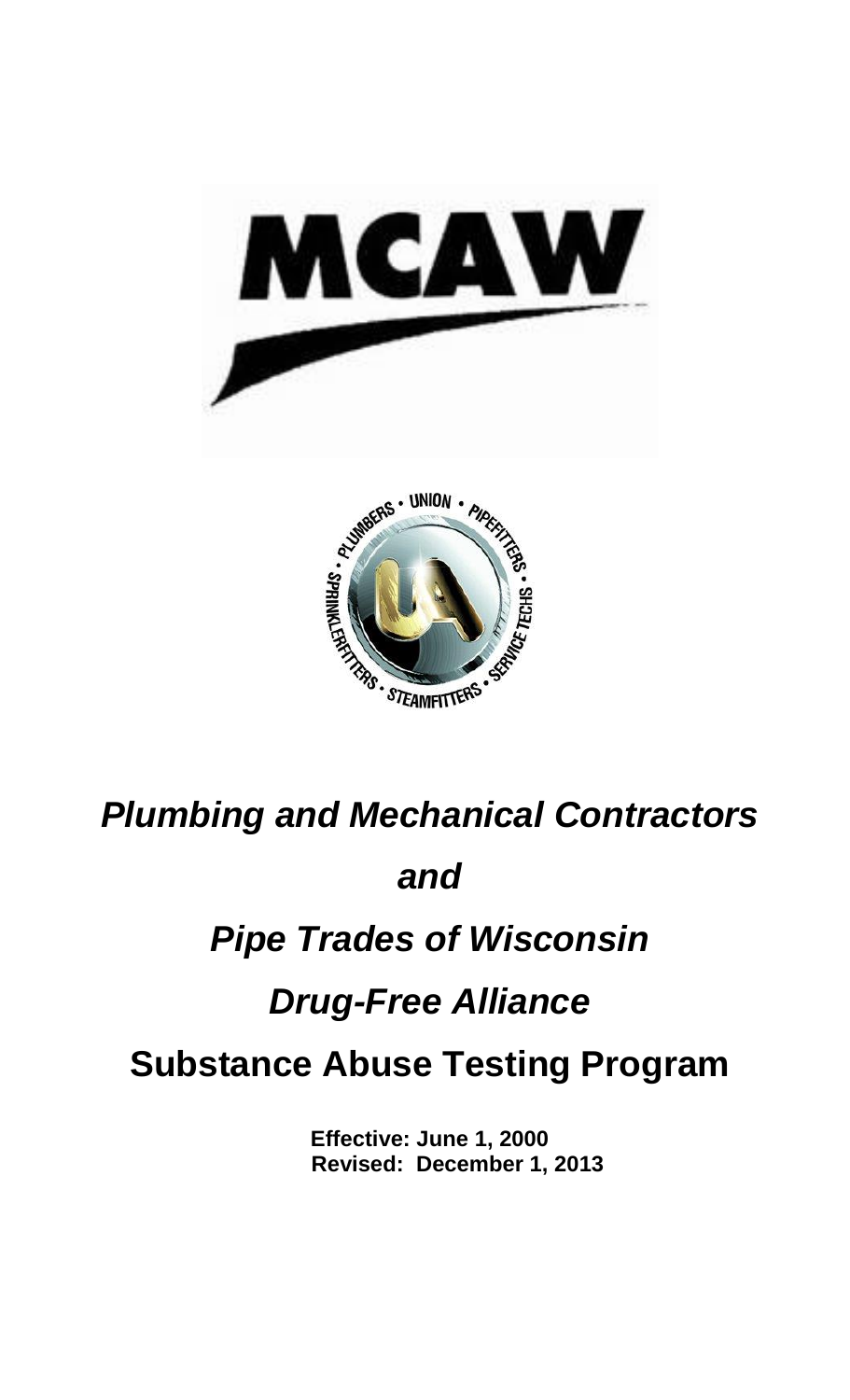#### **SUBSTANCE ABUSE TESTING AND ASSISTANCE PROGRAM FOR NON-DOT-REGULATED EMPLOYEES**

#### **I. Introduction**

- A. The Union, the Association and all of its members and other contractors signatory to the Agreement are committed to establishing and maintaining a drug free workplace for every employee covered by the Agreement. They are particularly concerned about alcohol and other drug abuse, since such abuse can have a serious effect on employee productivity and job performance, and may jeopardize the safety of the employee, coworkers and customer personnel.
- B. In addition, the Union, the Association and its members, and other contractors signatory to the Agreement have an obligation to their customers to ensure the provision of high quality services and customer satisfaction. Substance abuse by employees could result in serious mistakes in judgment and thereby compromise both the high quality of services and customers' trust.
- C. Finally, the Union, the Association and its members, and other contractors signatory to the Agreement recognize that alcohol and other-drug dependency is a treatable disease.
- D. The Union, the Association and its members and other contractors signatory to the Agreement consequently have established this Substance Abuse Testing and Assistance Program ("Program") to:
	- 1. Insure a safe healthful and drug-free workplace and to prevent drug abuse for all covered employees and customer personnel;
	- 2. Educate covered employees on the signs, symptoms and consequences of substance abuse;
	- 3. Reduce substance abuse-related injuries and property damage;
	- 4. Reduce substance abuse-related absenteeism and tardiness;
	- 5. Refer covered employees with substance abuse problems to appropriate care and assistance;
	- 6. Deter individuals from bringing, possessing, using, distributing or having in their systems alcohol or other drugs on work time or premises;
	- 7. Improve the image of our industry with our customers;
	- 8. Improve, if not ensure, safety, productivity and service quality; and
	- 9. Help the Union, the Association and its members, and other contractors signatory to the Agreement maintain their position of leadership in the mechanical contracting industry.
- E. The Union, the Association and its members, and other contractors signatory to the Agreement have committed substantial resources to make this Program effective for every covered employee. **It is designed to offer counseling and rehabilitation assistance to those who have substance abuse problems and an opportunity to seek help, which they are**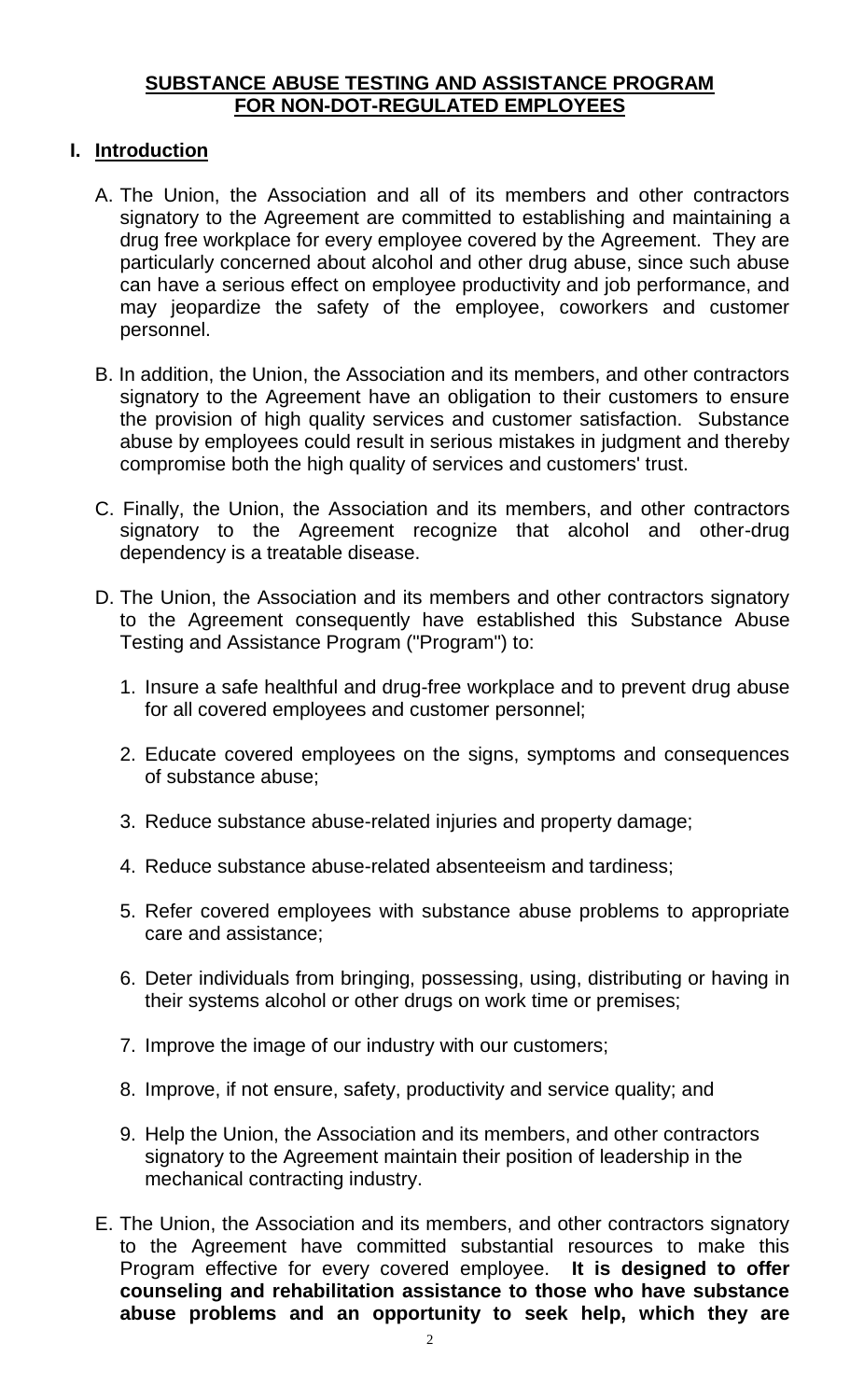**encouraged to do**. Substance abusers who do not take advantage of the help available will be subject to discipline, up to and including discharge, if they violate this Program's terms.

F. Covered employees who violate this Program will be identified in part by drug testing. Employees will be subjected to such testing upon implementation of this Program and then, thereafter, before hire, based upon reasonable suspicion, after certain work-related incidents, pursuant to random selection, and after their return to work from counseling, rehabilitation or other treatment for substance abuse.

## **II. Definitions**

- A. **"Adulterated Test Result"**  The donor has tainted the specimen with a foreign contaminate, such as bleach, to prevent the detection by the laboratory of an illegal or controlled substance. An adulterated sample is considered an administrative positive and has the same consequences as a confirmed positive test result.
- B. **"Agreement"** The Collective Bargaining Agreement that presently is in effect between the Association and the Union.
- C. **"Alcohol"**  The intoxicating agent in beverage alcohol, ethyl alcohol, or other low molecular weight alcohols, including methyl and isopropyl alcohol.
- D. **"Association"** All signatory mechanical contractors employing WI Pipe Trade members.
- E. **"Breath Alcohol Technician"** A person trained to proficiency and certified in the use of Evidential Breath Testing device (EBT) in a DOT course.
- F. **"Communicator"** Employer and/or Union Representatives designated by the Employer and/or Union to preserve the confidentiality of employee's drug testing information. The Employer and Union is required to designate both a Primary Communicator and Alternate Communicator.
- G. **"Contractor"**  The Association member or signatory contractor who is the employer or prospective employer of the employee or prospective employee.
- H. "**Controlled Drugs"**  Drugs whose use and distribution is tightly controlled because of their abuse potential or risk and placed in the Schedules by the Federal Drug Enforcement Administration.
- I. **"Covered employee"** Every employee who is a member of the United Association of Journeymen and Apprentices of the Plumbing and Pipefitting Industry and working for a contractor who either is a member of the Association or is signatory to the Agreement.
- J. **"DHHS"** United States Department of Health and Human Services.
- K. **"Diluted Test Result"** A diluted test result means that the specific gravity of the specimen is 1.003 or less and the creatinine level is less than 20 mg/dl. The following are some of the causes for a diluted sample and the related procedures: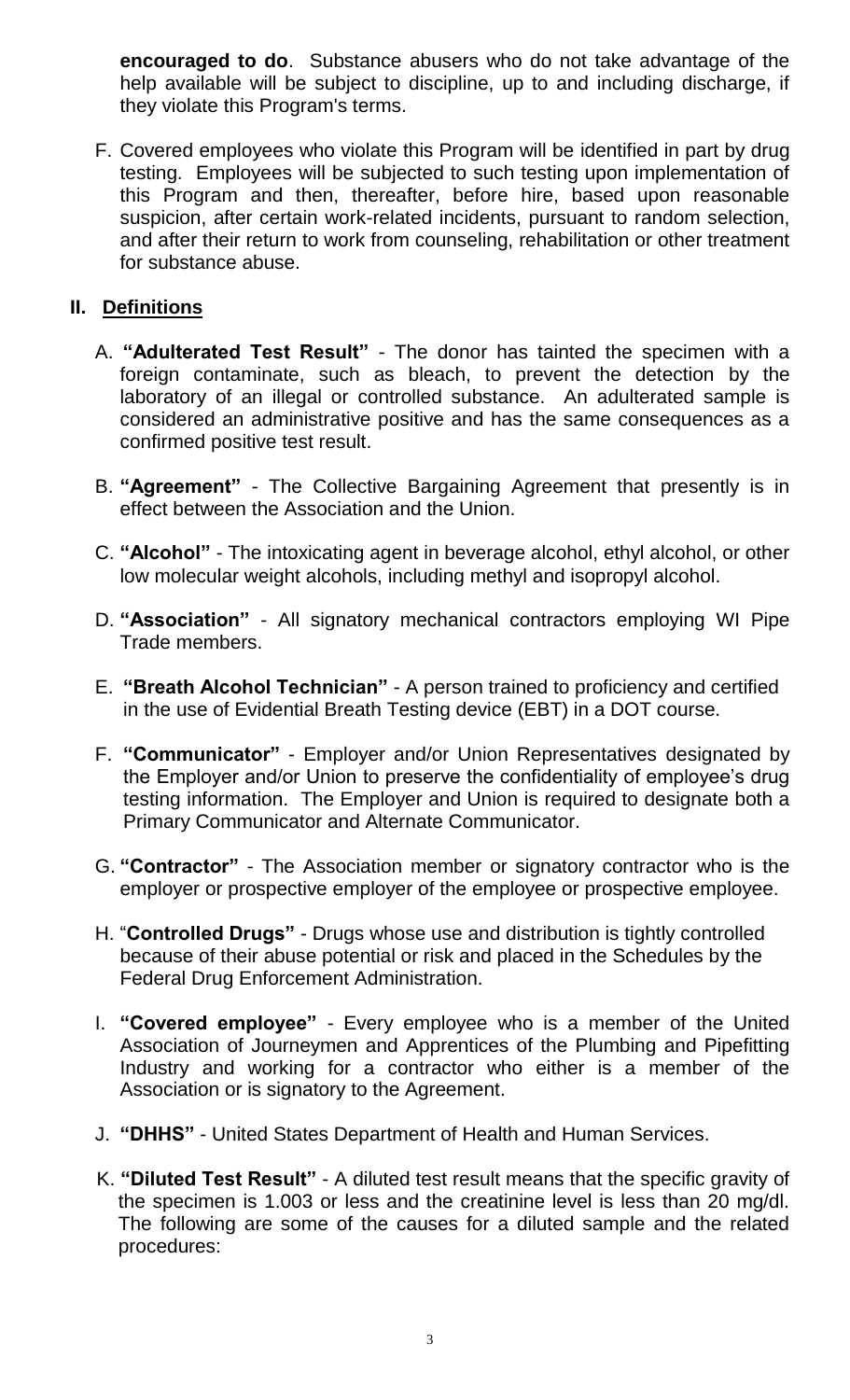### **Causes**

- 1. Dialysis or chemotherapy.
- 2. A kidney or pancreas disorder requiring medical attention.
- 3. The individual is attempting to flush out their system of illegal substances. This requires an enormous amount of water to be consumed over approximately twenty-four (24) hours prior to providing a sample. The normal consumption of liquids or consuming liquids prior to testing will not cause a sample to be diluted.

#### **Procedures**

- 1. A diluted specimen with a creatinine level of less than 20 mg/dl but greater than 5 mg/dl will require the employee to provide another sample.
- 2. A diluted specimen with a creatinine level greater than or equal to 2 mg/dl, but less than or equal to 5 mg/dl will require the employee to provide another specimen under direct observation.
- 3. A diluted specimen with a creatinine level of less than 2 mg/dl will be ruled as a substituted specimen and will have the same consequences as a positive test result.
- L. **"DOT"**  United States Department of Transportation.
- M. **"Drugs"** narcotics, other controlled substances, synthetic drugs, alcohol, and other mind- or mood-altering products, including prescribed and over-thecounter medications.
- N. **"Incident/Accident"** An event that causes or could have caused personal injury or the damage of equipment or property.
- O. **"Medical Review Officer"** or **"MRO"** a licensed physician, certified by the American Association of Medical Review Officers, who has knowledge of substance abuse disorders and is able to interpret and to evaluate an individual's non-negative test result as it relates to the employee's medical history and other biomedical information.
- P. **"Negative Test Result"**  A negative result indicates that the alcohol level is below .04 Breath/Blood Alcohol Content (BAC) and/or an illegal/unauthorized substance below the levels as described in this Policy and Program, has not been detected in the person's specimen by the laboratory.
- Q. **"Non-negative Test Result"** A laboratory result indicating that there is a substance in the sample requiring the employee to discuss the result with the MRO.
- R. **"Not Consistent With Human Urine or Substituted Test Result"**  This test result is self-explanatory and is determined by the laboratory. A not consistent with human urine or substituted test result has the same consequences as a confirmed positive test result.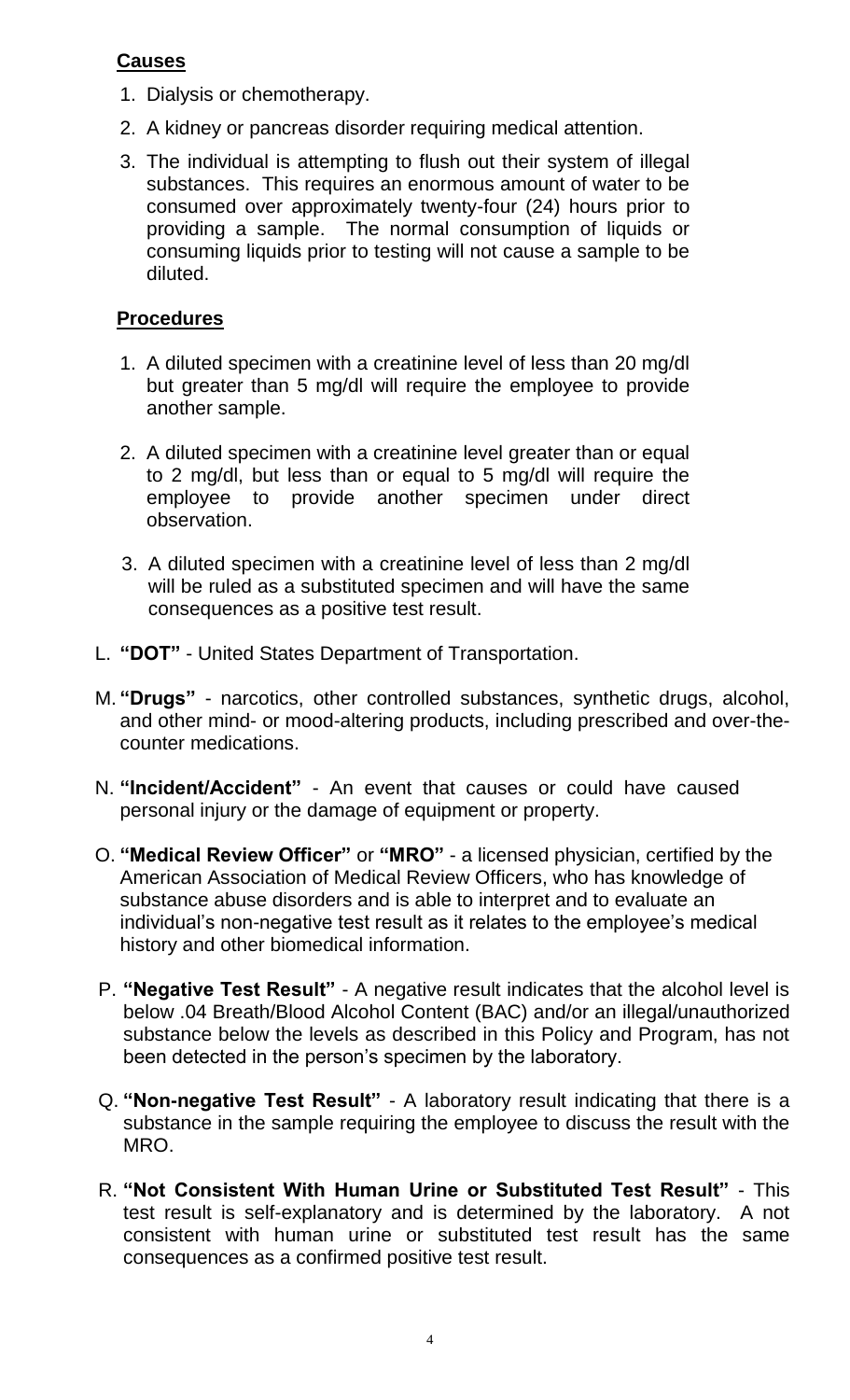- S. **"Policy Violations"**  An employee's failure to comply with any provisions of the Policy and Program shall be cause for disciplinary action, up to and including immediate termination, but are not limited to the following:
	- 1. A confirmed positive drug or alcohol test result.
	- 2. Failure or refusal to sign Notice of Policy, Consent and Release to be tested.
	- 3. Failure to contact the Medical Review Officer as directed.
	- 4. Failure to report as directed for testing.
	- 5. The use, possession, sale or distribution of alcohol or a controlled illegal or unauthorized substance, or the presence of any employee in the work place with such ingested substances for non-medical reasons.
	- 6. Working, reporting to work, being in the work place, or in a Customer/Employer owned, leased or rented vehicle while Under The Influence Of Alcohol (.04 BAC or greater).
	- 7. Switching, adulterating, or attempting to tamper with any sample submitted for drug or alcohol testing, or otherwise interfering or attempting to interfere with the testing process.
	- 8. Refusal to submit a specimen for testing will be viewed as a positive test and will carry with it the same consequences as specimens tested and confirmed as positive.
	- 9. The use of a controlled substance by an individual other than the individual for whom the controlled substance was prescribed or the abuse of a controlled substance by the individual for whom it was prescribed.
- T. **"Positive Test Result"** A positive test result indicates that the alcohol level is .04 BAC or above and/or the laboratory and the MRO has confirmed an illegal/unauthorized drug(s) in the person's system as described in this Policy and Program.
- U. **"Possession"**  Custody or control of a drug, including having a drug in one's system in excess of the concentration level prescribed by this Program.
- V. **"Premises"**  All land, property, buildings, structures, installations, parking lots, means of transportation owned by or leased by the Customer and/or Contractor, property of customers on which the Contractor's employees are working, property otherwise being used for Contractor business, and private vehicles parked on Contractor or customer property.

#### W.**"Prohibited Substances and Items"** include:

- 1. Illegal or legal drugs that have not been legally prescribed for the individual and controlled substances, "look-alike", designer and synthetic drugs and mood or mind altering substances;
- 2. Prescribed drugs used in a manner inconsistent with the prescription;
- 3. Alcoholic beverages; and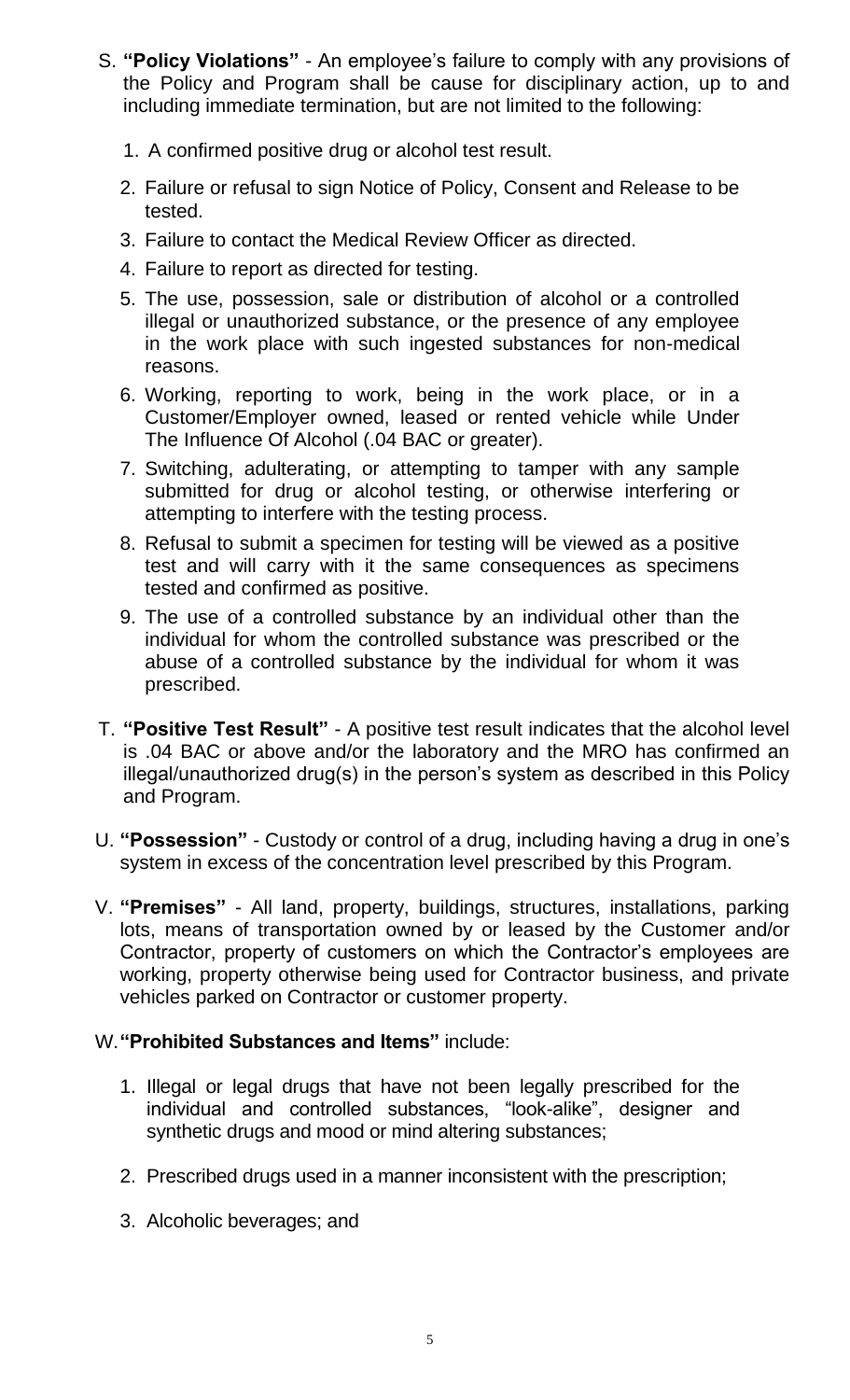- 4. Substance paraphernalia in the possession of or being used by an employee on the job, excluding any substance or paraphernalia prescribed by a physician and being used in a manner consistent with the prescription.
- X**. "Reasonable Suspicion"**  A reasonable suspicion is one based upon observable and articulable conduct, appearance or work performance of the employee identified. Reasonable Suspicion shall be defined as aberrant or unusual on-duty behavior of an employee who:
	- 1. Is observed on-duty by either the employee's immediate supervisor trained in accordance with this policy, or other managerial personnel of the contractor who have been trained to recognize the symptoms of drug abuse, impairment or intoxication, which observations shall be documented by the observers;
	- 2. Exhibits the type of behavior which shows accepted symptom(s) of intoxication or impairment caused by controlled substances or alcohol or addiction to or dependence upon said controlled substances or alcohol; and
	- 3. Exhibits conduct that cannot be reasonably explained as resulting from other causes, such as fatigue, lack of sleep, side effect of prescription or over-the-counter medications, illness, reaction to noxious fumes or smoke.

Exhibit E, Reasonable Cause/Suspicion Documentation, should be utilized when an Employee is suspected of alcohol and/or drug use by actions, appearance or conduct, which constitutes a major change in the person's appearance and/or behavior. Employees testing for reasonable suspicion shall have the right to have their job steward present during written documentation and testing.

- Y. **"SAMHSA"**  Substance Abuse and Mental Health Services Administration.
- Z. **"Substance Abuse Professional (SAP)"**  A Substance Abuse Professional is a licensed physician or certified counselor who has received the appropriate training in substance abuse disorders to provide rehabilitation, assistance and recommendations to individuals who have a drug and/or alcohol problem.
- AA. **"Substance Testing"**  Drug and alcohol analysis by means of breath, urine, blood, and/or saliva.
- BB. **"Third-Party Administrator"** The individual or entity chosen by the Association to administer the drug testing and test-related elements of this Program.
- CC. **"Under the Influence"** The presence of a **PROHIBITED SUBSTANCE** in body fluids or breath that affects the individual in any detectable manner. The symptoms of influence may be, but are not limited to, slurred speech or difficulty in maintaining balance. Under the Influence for alcohol refers to a breath alcohol content of .04 or greater.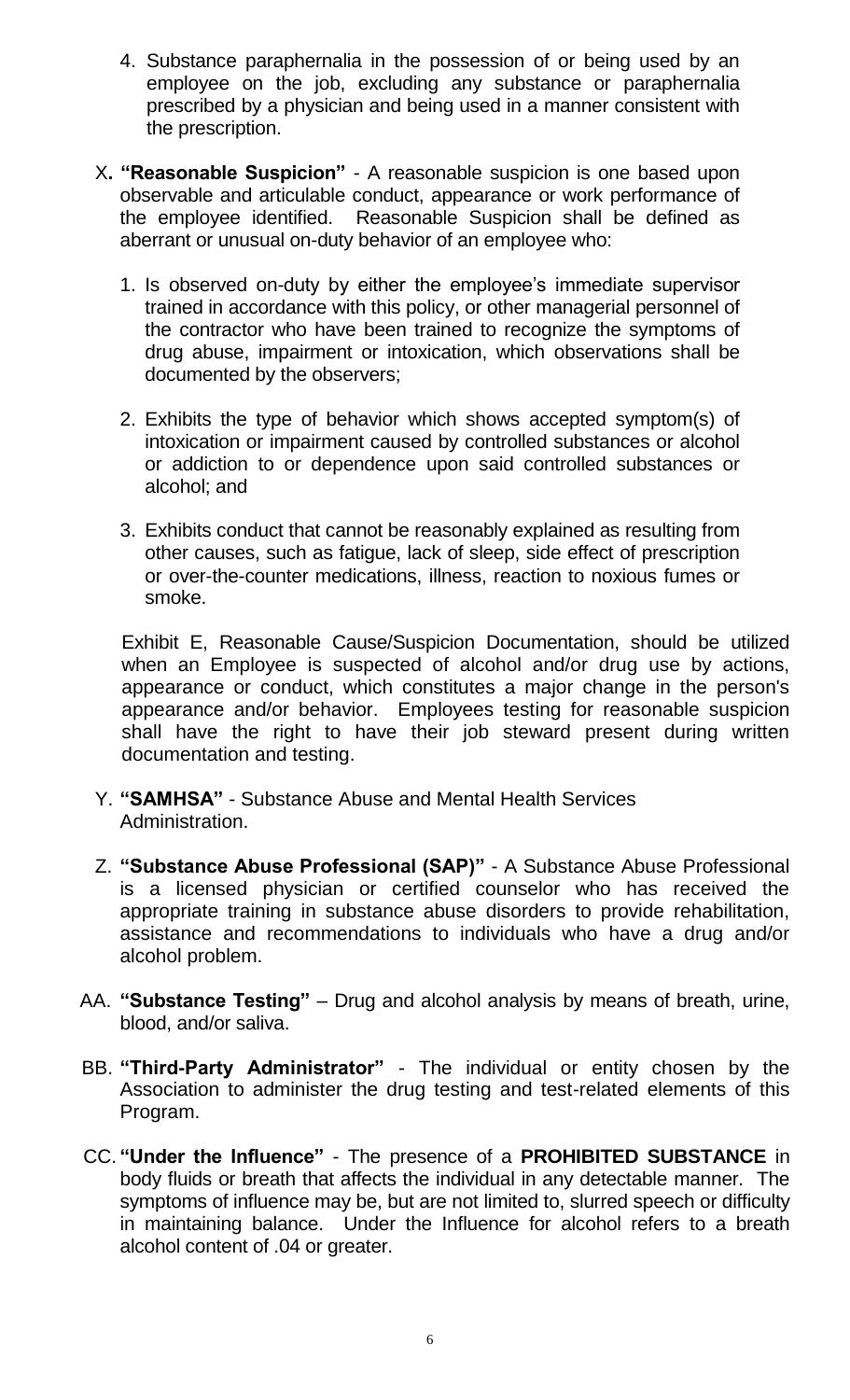- DD. **"Unsuitable Test Result"**  The laboratory determines that the specimen contains a foreign contaminate or the individual has ingested fluids to mask the illegal/unauthorized drug but the levels are not in the range to legally determine if the specimen is adulterated or substituted. An unsuitable test result will require the individual to provide another sample under observation.
- EE. **"Worker Status"** The TPA shall maintain a database of employees indicating their current eligibility status in the Program. A worker's status shall indicate the individuals compliance or non-compliance with the Program's terms and conditions as follow:
	- 1. **Active Status**: Employees who have been subject to and have complied with the Program's terms and who therefore are eligible for immediate placement without having to take another drug test.
	- 2. **Inactive Status**: Employees who provided a diluted or unsuitable test result and need to be re-tested.
	- 3. **Pending Status**: Employees who have provided a specimen but the final results have not been received from the laboratory and/or MRO.
	- 4. **Random Status**: Employees who have been selected for a random drug test and have not yet been tested.
	- 5. **Reinstate Status**: Employees who have been suspended for violation of the Policy and must complete the reinstatement requirements prior to being returned to an Active status.

#### **III. General Provisions**

- A. Except as otherwise provided in this Program, the Contractor prohibits the use, possession, concealment, storage, sale or distribution of drugs or drug paraphernalia on its premises or time or at its outside events. Reporting to work under the influence of a drug or having in one's system (even if because of use off Contractor premises and time) any drug in excess of the appropriate concentration level, as established by this Program (see below), also is prohibited.
- B. The use and possession of legally-prescribed drugs is permitted on the Contractor's premises and time provided the drug is in the original prescription container and has been prescribed legally by a licensed medical practitioner for the current use of the person in possession of the drug. Possession of lawfully acquired over-the-counter drugs also is permitted, but use of any such drug must be consistent with the manufacturer's instructions. However, a conclusion by the MRO that the employee's use of a prescription or over-the-counter medication may impair the safety of all employees may cause the employee to be placed on temporary medical leave until released as fit for duty by the prescribing physician.
- C. Alcoholic beverages are permitted on Contractor premises and time only when in sealed and unopened containers or when otherwise authorized by a Company Officer.
- D. In order to enforce and to monitor compliance with this Program, the Association has contracted with the Third-Party Administrator, which is responsible for contracting with one or more clinics and testing laboratories certified by DHHS to collect and to test urine, breath, saliva, and blood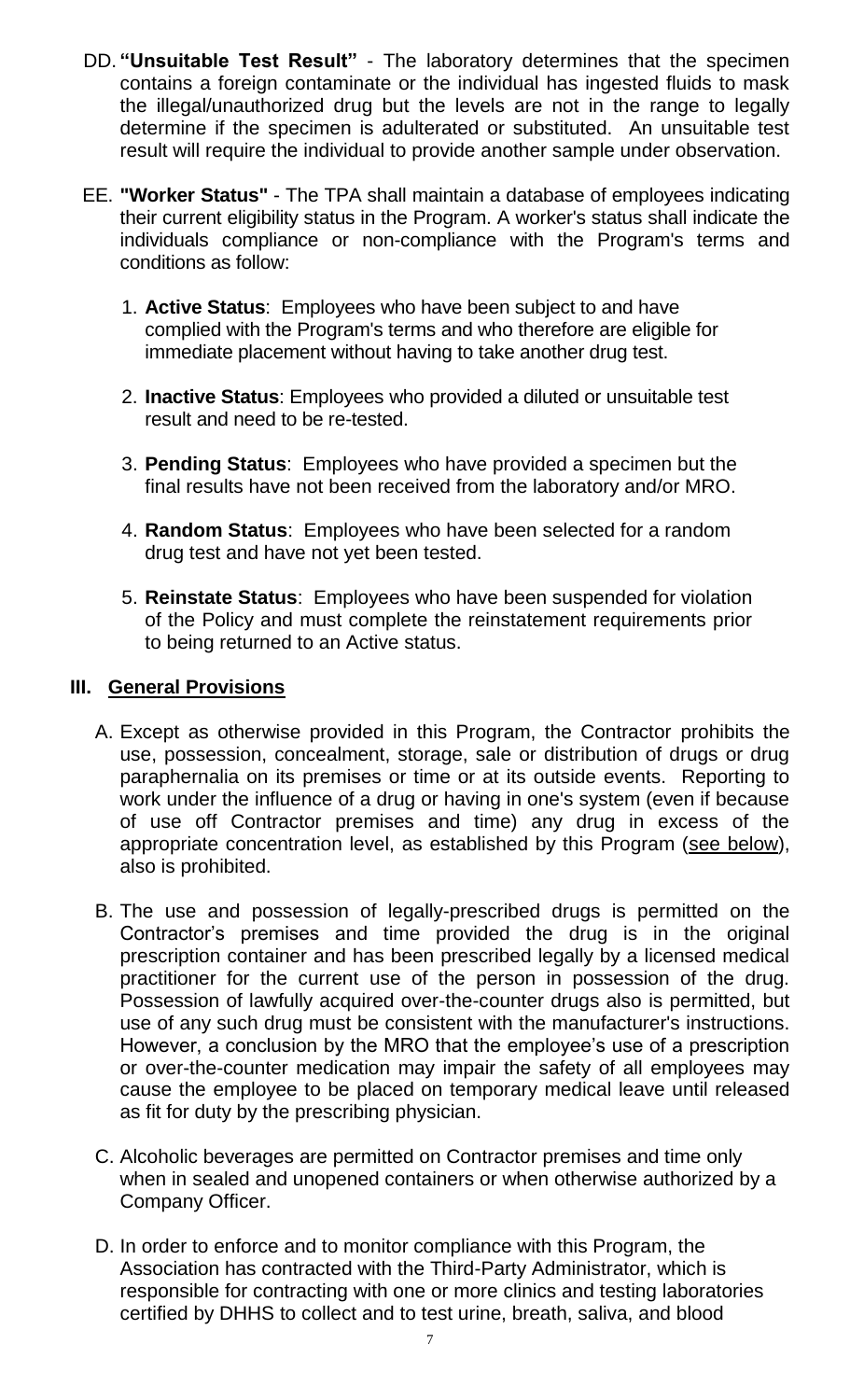specimens for the presence of drugs, as explained below. The Contractor also may have testing conducted in accordance with the requirements of applicable law or customer requirements, even if not specifically mentioned in this Program and even if different from the testing provided for in this Program, so long as notice of any such testing is provided to the Union as far in advance of its implementation as is reasonably feasible.

#### **IV. Types of Testing to be Conducted**

#### **A. Implementation Testing**

At or about the time this Program is implemented, all Union employees of every contractor will be required to take and pass (that is, have a negative) a test for drugs other than alcohol.

The implementation provisions of this policy shall also apply to all new contractors who become signatory to the Agreement.

#### **B. Pre-Employment/Pre-Assignment/Placement Testing**

Any otherwise-qualified job applicant or existing employee will be required to take and to pass (that is, test negative on) a test for drugs other than alcohol as a condition of hire or placement in a job covered by the Collective Bargaining Agreement. However, an applicant or employee who is on Active Status of this Program or of a similar program applying identical or more stringent terms within the past 90 days (without subsequently having tested positive) will not be required to submit to pre-employment/placement testing as a condition of hire.

Employees shall remain subject to the testing requirements of the Customer for which they are working unless otherwise excluded by the customer.

- 1. In the event the test result of an otherwise-qualified job applicant returns negative, he or she will be provided any work in his or her trade that is available and for which the individual is otherwise qualified and will be made whole for any compensation and benefits he or she would have received had his or her work not been delayed by the test.
- 2. In the event a job applicant's test result returns positive, his or her employment offer will be withdrawn, and the individual will be placed on Reinstate Status.

#### **C. Reasonable Suspicion Testing**

- 1. Any employee whose supervisor or other managerial personnel has a reasonable suspicion that the employee is in violation of this Program will be required to undergo a drug and alcohol test. A reasonable suspicion is one based upon observable and articulable conduct, appearance or work performance of the employee identified.
- 2. Whenever feasible, an employee required to submit to reasonable suspicion testing will be observed by more than one supervisory or management employee trained to identify signs of possible substance abuse, who will be encouraged to fill out a Reasonable Suspicion Checklist. (See attachment). An employee to be tested based upon reasonable suspicion will be removed from the job site pending the Contractor's receipt of notice of the test result. The employee will have the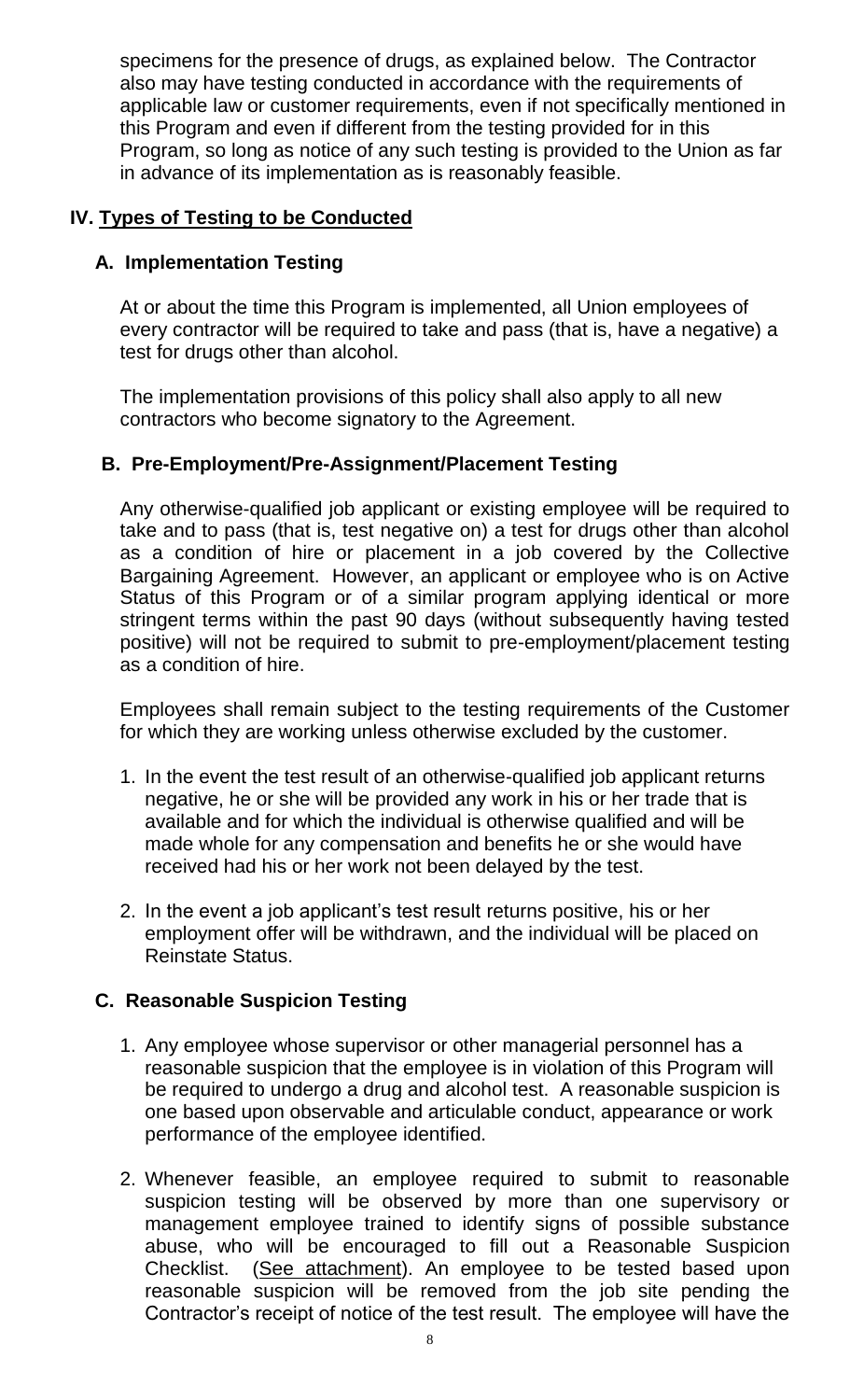right to request that a Union Steward or other Union representative be present at the time he or she is directed to provide a specimen(s) for testing based upon reasonable suspicion.

- a. In the event an employee's reasonable suspicion test result returns negative while he or she is on pending status pending the Contractor's receipt of notice of the result, the employee will be immediately placed on Active Status and made whole for any compensation and benefits that he or she would have received had the employee's work not been interrupted by the test and/or placement on Pending Status. However, if any part of the employee's period of Pending Status was time off for misconduct associated with the circumstances that led to the initial testing, the employee will not be made whole for the time off that was for the misconduct.
- b. In the event an employee's reasonable suspicion drug test result returns positive, the employee must be offered substance abuse counseling. The employee nevertheless may be disciplined, up to and including discharge, for any misconduct related to, or any damage or injury resulting from, his or her substance abuse.

#### **D. Post-Incident Testing**

Any employee involved in a work-related incident or an injury to any person requiring professional medical attention, or medical care provided onsite by an outside provider, will be required to undergo a drug and alcohol test and will be placed on Pending Status pending the Contractor's receipt of notice of the test result.

- 1. In the event an employee's post-incident test result returns negative while he or she is on Pending Status pending the Contractor's receipt of notice of the result, the employee will be immediately placed on Active Status and made whole for any compensation and benefits that he or she would have received had the employee's work not been interrupted by the test and/or placement on Pending Status. However, if any part of the employee's period of Pending Status was time off for misconduct associated with the circumstances that led to the initial testing, the employee will not be made whole for the time off that was for the misconduct.
- 2. In the event an employee's Post-Incident drug test result returns positive, the employee must be offered substance abuse counseling. The employee nevertheless may be disciplined, up to and including discharge, for any misconduct related to, or any damage or injury resulting from, his or her substance abuse.

#### **E. Random Testing**

All employees covered by this Program will be subject to testing for drugs and alcohol on an unannounced basis pursuant to random selection. The Third-Party Administrator will make random selections of individuals to be tested twelve (12) times a year at an annualized rate of thirty three (33) percent by a computer generated numerical program from among a pool of all Association members' and signatory contractors' employees on Active Status. Upon notification of workers selected for random testing, communicators shall have fifteen (15) calendar days to complete the random selection requirements. Employees must report for random testing as instructed by their communicator of their selection for random testing. Employees should not be given more than twenty-four (24) hours' notice to report for random testing. At the time the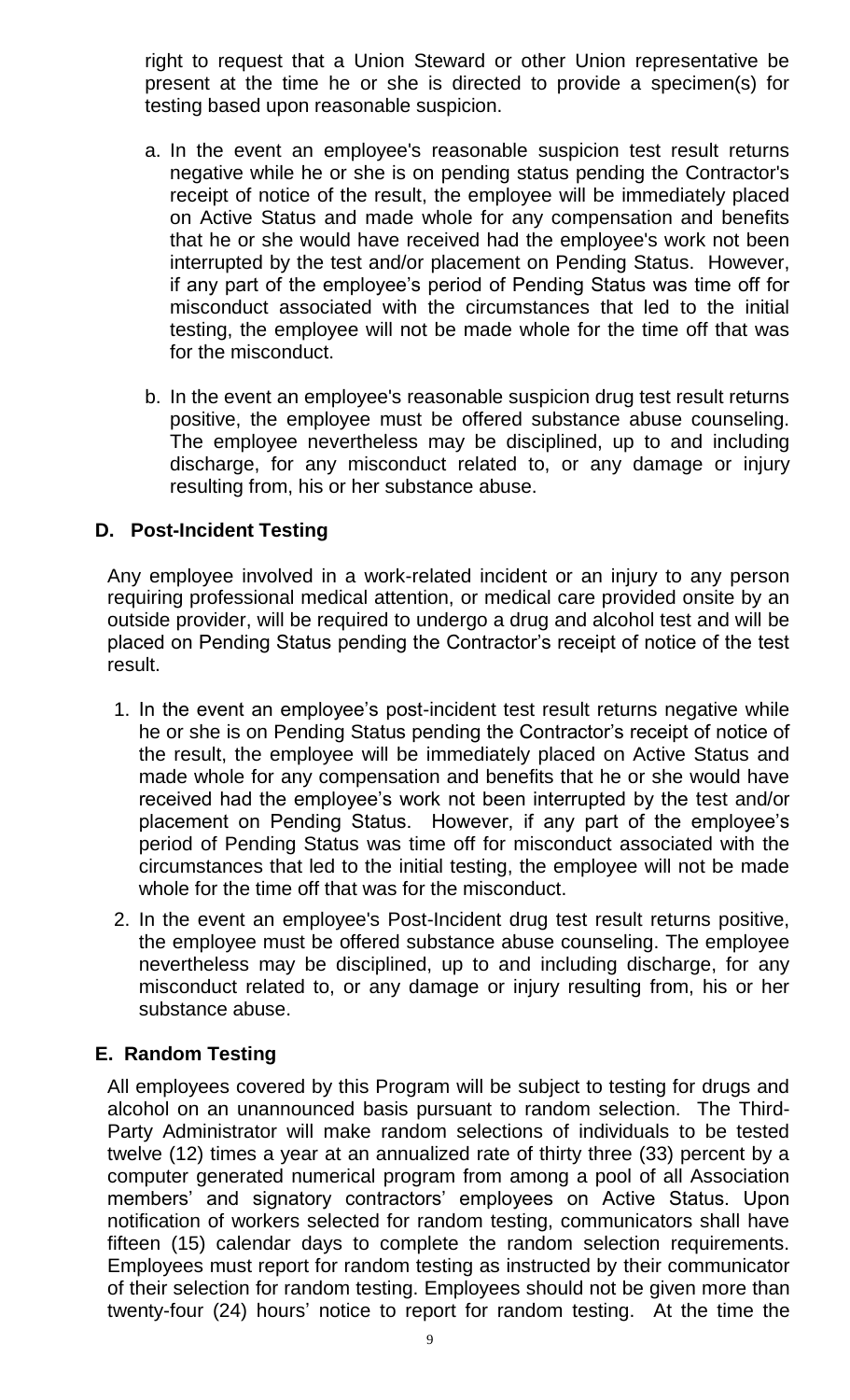employee is notified, the Communicator informs the employee of the location to report for testing. Employees who do not report for random testing will be in violation of this Policy.

The computer generated random selection process is as follows:

- 1. Random selections are performed twelve (12) times a year at an annual random rate of thirty-three (33) percent or 2.75% for each selection of the total number of members with an Active Status. Each member with an Active Status is subject to a selection for a random test.
- 2. At the time of each random selection process, the Third-Party Administrator determines the total number of members with an Active Status and calculates the number that needs to be randomly selected (e.g.: 300 Active members times 2.75% or six (6) members to be selected).
- 3. The number of random selections is based on a rolling average of the number of members randomly selected and tested (e.g.: If in one selection, six (6) members were selected for a random test but only three (3) members tested, with the next selection nine (9) members will be selected. If all fifteen (15) members tested that were previously selected, there would be three (3) members selected with the next selection. This rolling average is to ensure that thirty three (33) percent of the Active Pool is tested each year.
- 4. The number of members to be selected is entered into the computer generated random selection program.
- 5. The computer random selection program then:
	- a. Assigns a six (6) digit integer number (six decimal place number) from a random number table to each member with an Active Status.
	- b. Sorts each member with an Active Status based on the six (6) digit integer random number previously assigned.
	- c. Obtains a number from one (1) to the total number of members with an Active Status (e.g.: 1 to 300) from a random number table. This is the number where the program starts its random selections.
	- d. Obtains a number from one (1) to ten (10) from the random number table. This number is used to select every n**th** member with an Active Status until the number to be randomly selected is obtained.
- 6. Once the above random selection process is completed, each Communicator who has employees selected for a random test will be notified by the Third-Party Administrator.
- 7. In the event an employee's random test result returns negative, the employee will be made whole for any compensation and benefits he or she would have earned had the employee's work not been interrupted by the test.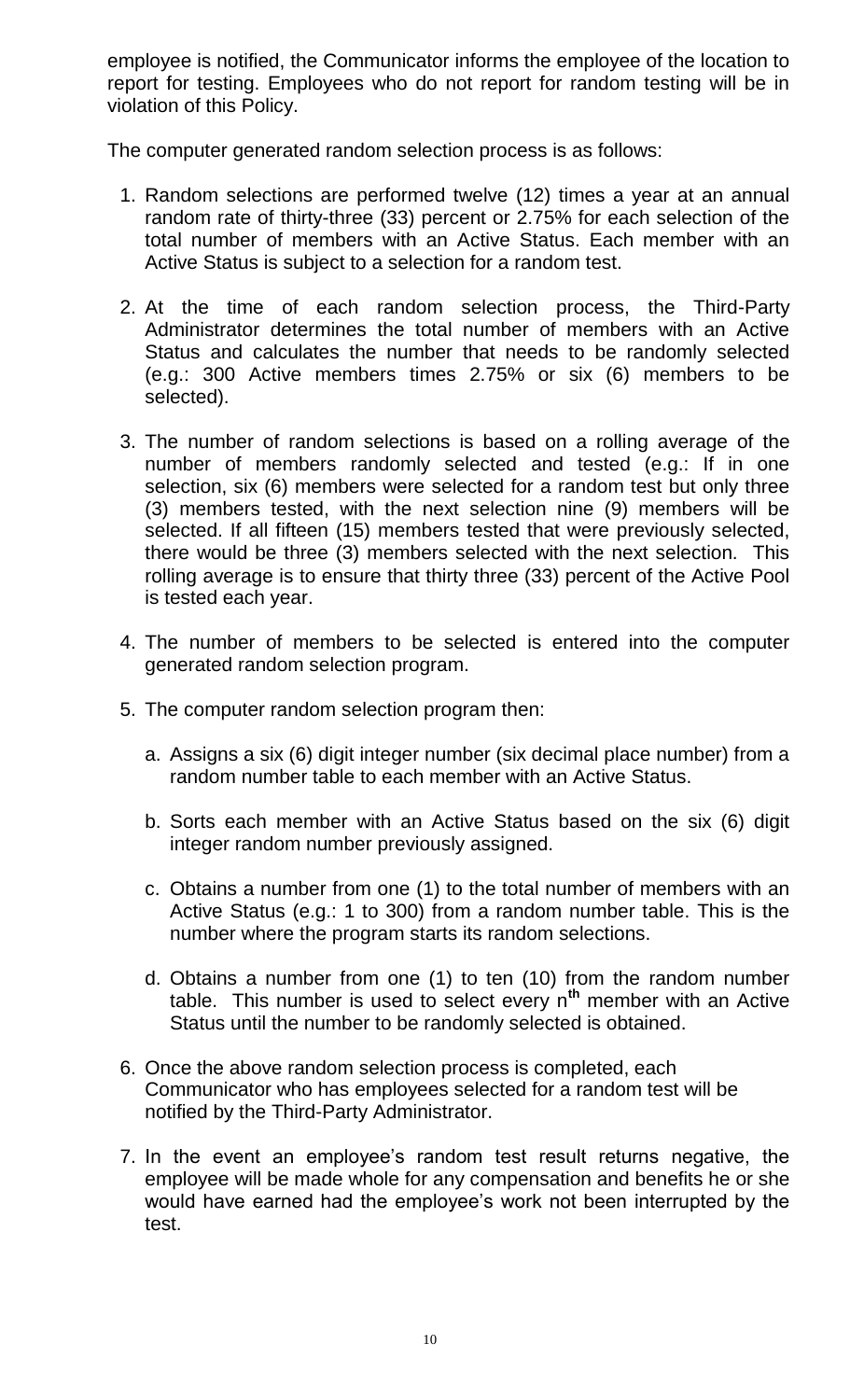8. In the event an employee's Random drug test result returns positive, the employee must be offered substance abuse counseling. The employee nevertheless may be disciplined, up to and including discharge, for any misconduct related to, or any damage or injury resulting from, his or her substance abuse.

### **F. Periodic Testing**

A drug and alcohol test will be required of individuals who have not been tested within a thirty-six (36) month period.

- 1. In the event an employee's periodic test result returns negative, the employee will be made whole for any compensation and benefits he or she would have earned had the employee's work not been interrupted by the test.
- 2. In the event an employee's Periodic drug test result returns positive, the employee must be offered substance abuse counseling. The employee nevertheless may be disciplined, up to and including discharge, for any misconduct related to, or any damage or injury resulting from, his or her substance abuse.

#### **G. Post-Counseling/Rehabilitation Testing**

An employee who has tested positive and successfully completed counseling, rehabilitation or other treatment under this Program will be required to take and to pass (that is, test negative on) a return to work drug and alcohol test before being replaced on Active Status. At that time, he or she also will be reinstated to work with the Contractor for whom the employee was working at the time he or she was directed for testing, provided that the Contractor has available work covered by the Agreement and within the employee's skills and qualifications. Any such employee who returns to work for any Contractor will be subject to unannounced drug testing (in addition to the testing described above) for a period of two years at an annualized rate of fifty (50) percent. Individuals to be tested under this Paragraph will be chosen at random by a computer generated numerical program by the Third-Party Administrator from among all Association members' and signatory contractors' employees on Active Status who are within their two-year postcounseling/rehabilitation periods under this Paragraph.

An employee who has returned to work after having tested positive and successfully completed counseling, rehabilitation or other treatment under this Program and who tests positive again under any provision of this Program will be terminated.

#### **V. Specimen Collection and Testing**

#### **A. Cost of Collection and Testing**

The cost of all specimen collection and testing under this Program will be paid by the Association with monies collected from the Contractor by the appropriate fund pursuant to the provisions of the Agreement.

However, an employee who provides three (3) consecutive diluted test results shall be required to pay for any subsequent tests to achieve a valid negative test result. Additionally, the cost of a return to work test upon completion of the rehabilitation or counseling shall be borne by the individual.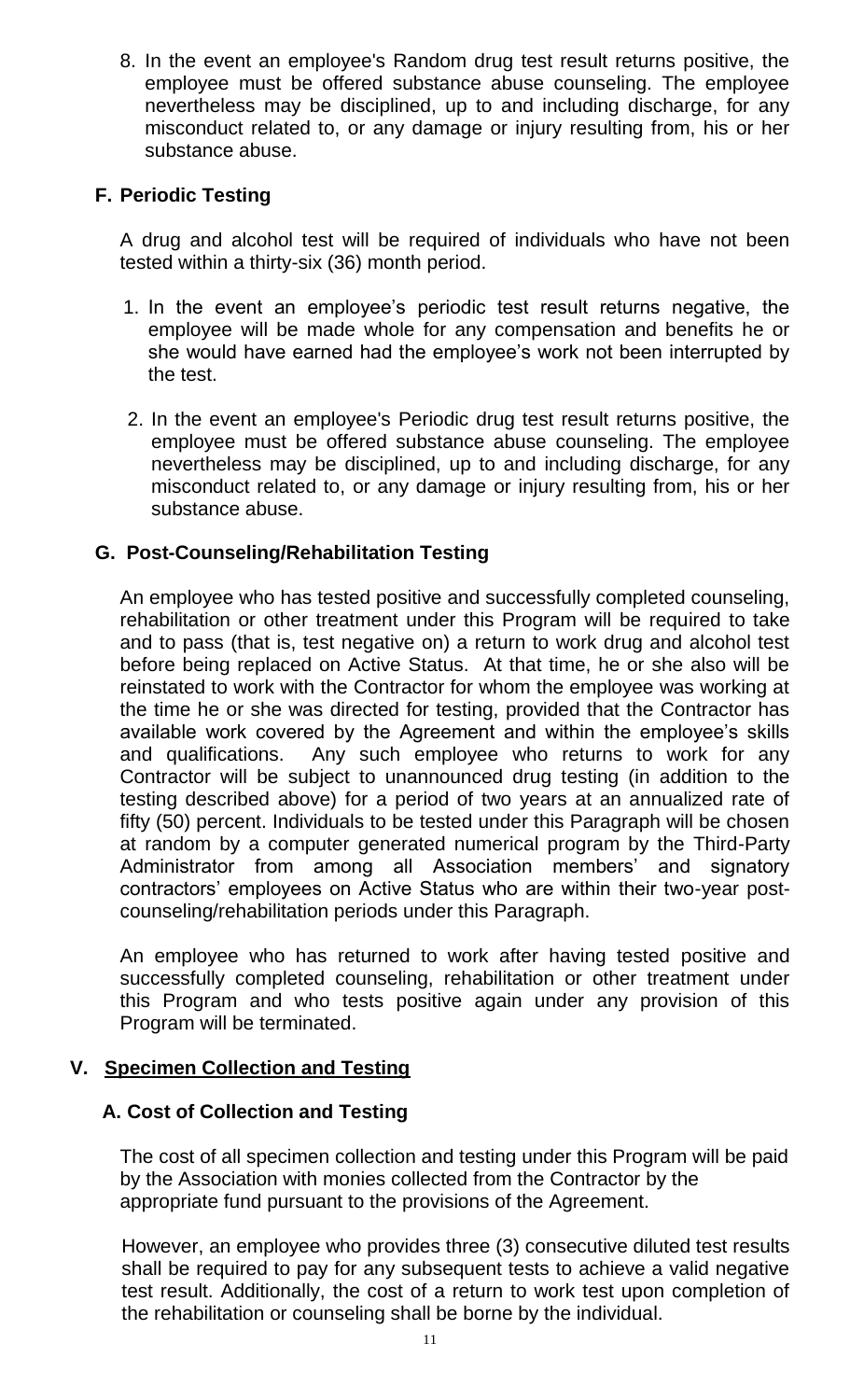#### **B. Consent and Release**

Prior to specimen collection, an individual identified for testing under this Program will be required to sign a consent and release form authorizing and agreeing to collection and testing of a specimen, or specimens, of his/her urine, blood, saliva, or breath and communication of the circumstances and results of the specimen collection and testing to and among the individual, the Third-Party Administrator, the clinic, the laboratory, the Contractor's management, the MRO, and the Union. Examples of such forms are attached, though any form chosen by the Third-Party Administrator may be used.

- 1. In the event a job applicant refuses to execute a consent and release form, attempts to adulterate, to substitute or to tamper with a specimen or otherwise attempts to interfere with the specimen collection or testing processes, his or her job offer will be withdrawn, and he or she will be placed on Reinstate Status.
- 2. An employee who refuses to execute a consent and release form, who attempts to adulterate, to substitute or to tamper with a specimen or otherwise to interfere with the specimen collection or testing processes, or who refuses to cooperate with the MRO or to provide the MRO with information he or she requests, will be treated as having tested positive for purposes of this Program and as having been insubordinate for the Contractor's disciplinary purposes.

## **C. Specimen Collection**

- 1. Urine, blood, saliva, or breath specimens will be collected by a clinic(s) selected by the Third-Party Administrator, which clinic(s) will follow DHHS chain-of-custody procedures and procedures that protect employee confidentiality and privacy and protect the collected specimen(s) from adulteration, substitution and misidentification. Each employee will provide his or her urine specimen in private, unless trained personnel have an articulable suspicion that the employee either has adulterated or substituted, or may attempt to adulterate or to substitute, his or her specimen, which will require observation of providing the specimen by clinic personnel.
- 2. If an employee is subject to testing under this Program but is not either able or competent to authorize specimen collection or is in need of prompt medical attention, medical attention will not be delayed or withheld pending collection of a urine, blood, saliva, or breath specimen. However, any such employee must authorize the health care provider treating him or her to conduct such specimen collection as requested by the Contractor and to release to the Third Party Administrator all reports and records necessary, in the Third Party Administrator's discretion, to his or her monitoring of the employee's compliance with this Program's terms.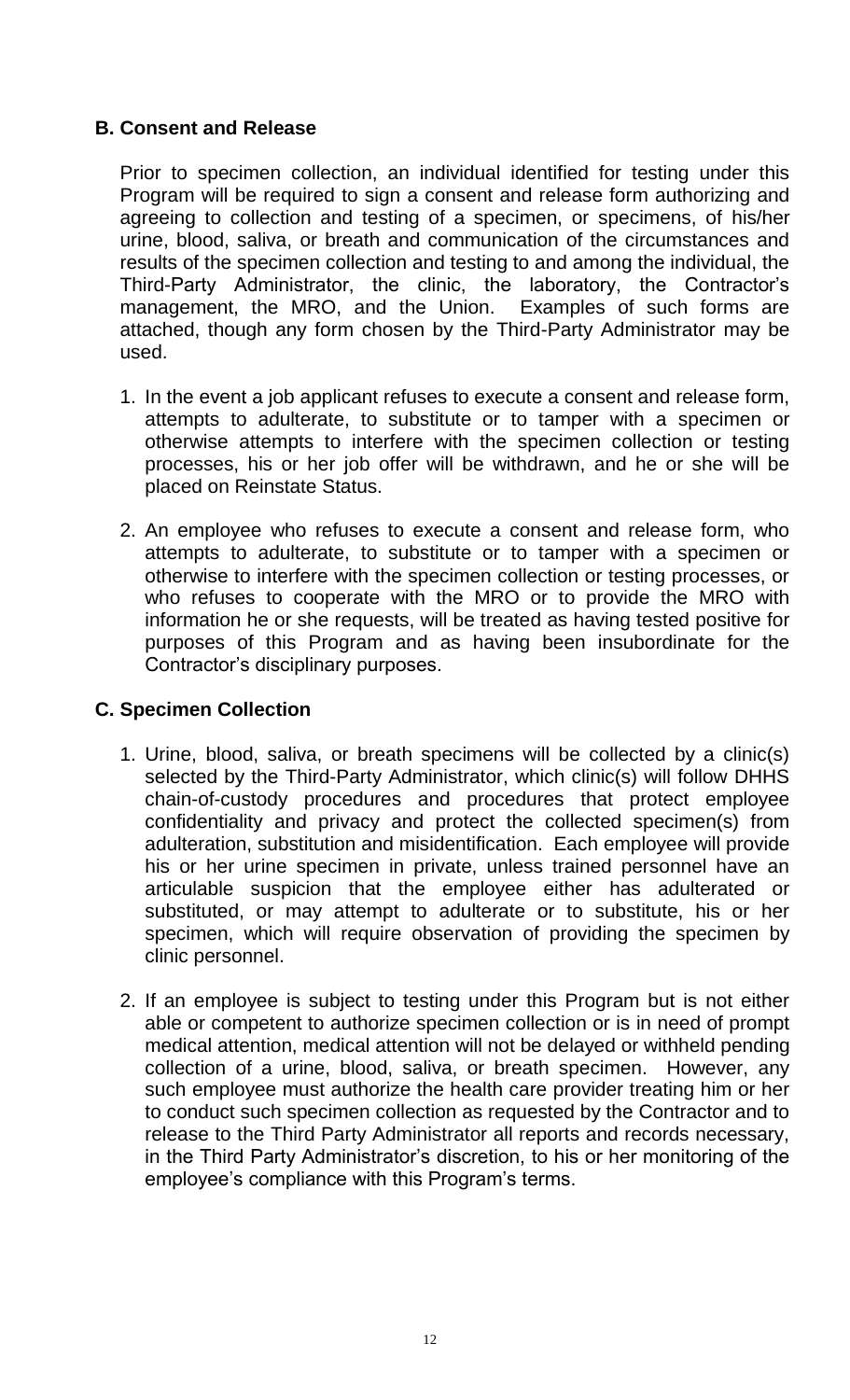#### **D. Specimen Testing**

All samples collected under this Policy and Program will be analyzed by a SAMHSA certified laboratory, and shall include an initial Enzyme Multiplied Immunoassay Screening Test (EMIT) and, when necessary, be confirmed by a Gas Chromatography/Mass Spectrometry (GC/MS) Confirmation Test. Said testing must screen, at a minimum, for the following substances and below the following levels to result in a negative test:

| <b>Drugs Tested</b>                 | (EMIT)<br><b>Initial Test</b><br><b>Cut-Off Level</b><br>(ng/ml) | (GC/MS)<br><b>Confirmation Test</b><br><b>Cut-Off Level</b><br>(ng/ml) |
|-------------------------------------|------------------------------------------------------------------|------------------------------------------------------------------------|
| Amphetamines/Methamphetamines/MDMA* | 500                                                              | 250                                                                    |
| <b>Barbiturates</b>                 | 300                                                              | 200                                                                    |
| Benzodiazepines                     | 300                                                              | 200                                                                    |
| Cannabanoids (Marijuana - THC)*     | 50                                                               | 15                                                                     |
| Cocaine Metabolite*                 | 150                                                              | 100                                                                    |
| Methadone                           | 300                                                              | 200                                                                    |
| Opiates*                            |                                                                  |                                                                        |
| (i) Codeine/Morphine                | 2,000                                                            | 2,000                                                                  |
| (ii) Heroin                         | 10                                                               | 10                                                                     |
| Phencyclidine (PCP)*                | 25                                                               | 25                                                                     |
| Propoxyphene                        | 300                                                              | 200                                                                    |
| Breath/Blood Alcohol Content (BAC)  | .04%                                                             | .04%                                                                   |
|                                     |                                                                  |                                                                        |

- \* Cut-off levels meet those established by the Department of Health and Human Services in their mandatory Guidelines for Federal Workplace Drug Testing Programs.
- 1. The Committee shall have the right to change the drugs tested, the cut-off levels and the analysis procedures as new technology in substance abuse testing warrants.
- 2. Workers who provide two (2) subsequent diluted test results under this Policy and Program will be encouraged to seek medical assistance to determine if there is a valid medical reason for the diluted results. If a medical reason cannot be determined or if the worker refuses to seek medical assistance, the third  $(3<sup>rd</sup>)$  or remaining diluted tests (if necessary) will be at the individual's expense.
- 3. Any worker who provides an unsuitable test result will be required to have the subsequent drug test observed.
- 4. Blood, saliva or breath screen tests are acceptable for alcohol testing. An initial positive test result will be confirmed by blood analysis or breathalyzer.
- 5. Saliva screening for alcohol will utilize the QED-A150, which gives a quantitative reading (a range of alcohol from  $0 - 150$  mg/dl). If the QED-A150 registers any level equal to or greater than 20 md/dl (.02%), then a Breath Alcohol Test will be performed. A confirmed screening level less than 20 md/dl (.04%) is considered negative.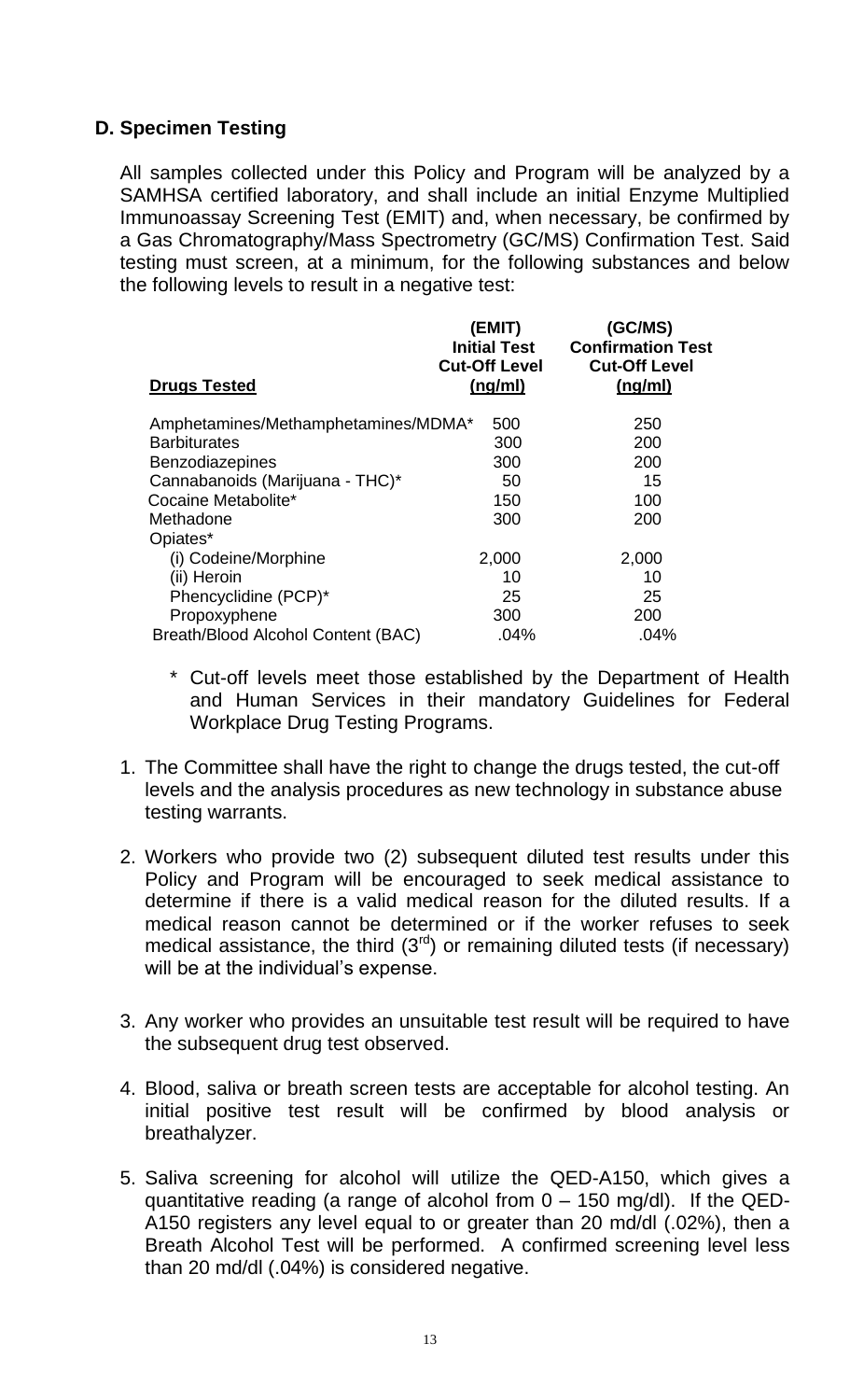6. Rapid Screening tests may be utilized at the discretion of the contractor along with a laboratory urinalysis test. A non-negative rapid test result will be cause for the employee to be removed from the jobsite, pending the lab results. If the laboratory result is negative, the employee will be reimbursed for lost wages and benefits.

### **E. Specimen Retesting at Employee Request**

Any employee, blood or urine tested under this Program, who questions the accuracy of a positive test result may submit a written request for a retest to the MRO within five (5) working days of the employee's receipt of notice of the result. A portion of the original specimen will have been preserved for such testing, which will be conducted at the employee's own expense either by the same laboratory or by a different DHHS-certified laboratory of the employee's choice consistent with the procedures and standards prescribed by DHHS.

If the result of a retest requested by an employee under this Program is negative, the employee will be placed on Active Status, the Contractor will reimburse the employee for the cost of the test and will make the employee whole for any compensation and benefits lost if he or she was placed on Reinstate Status pending the Contractor's receipt of notice of the first test result. However, if any part of the employee's period of Reinstate Status was time off for misconduct associated with the circumstances that led to the initial testing, the employee will not be made whole for the time off that was for the misconduct.

#### **VI. Pay for Time Spent in Providing Specimen(s)**

Any employee of the Contractor who loses time from work in order to provide a specimen(s) for drug testing will be paid compensation and benefits for that actual time lost. Any employee of the Contractor who is required by the Contractor to provide a specimen(s) for drug testing on the employee's own time will be paid the equivalent of two hours of the employee's straight-time hourly wage.

#### **VII. Medical Review Officer**

No result of a drug test of an employee will be reported to the Communicator as positive until the MRO has confirmed that the result reflects a violation of this Program. After the reporting of a non-negative test by the laboratory, it will be necessary for the MRO to speak with the employee to allow the individual the opportunity to provide documentation for any legal/controlled drug(s). Employees who fail to contact the MRO within two (2) business days of their notification will be reported as a non-contact positive, and will carry the same consequences as a confirmed positive test.

#### **VIII. Reinstatement, Assistance and Discipline**

The Contractor may not discipline or discharge an employee based exclusively upon a positive test result if the result was the employee's first positive. A first positive test result generally will result in a referral of the employee to assistance, subject to the further terms of Section IV.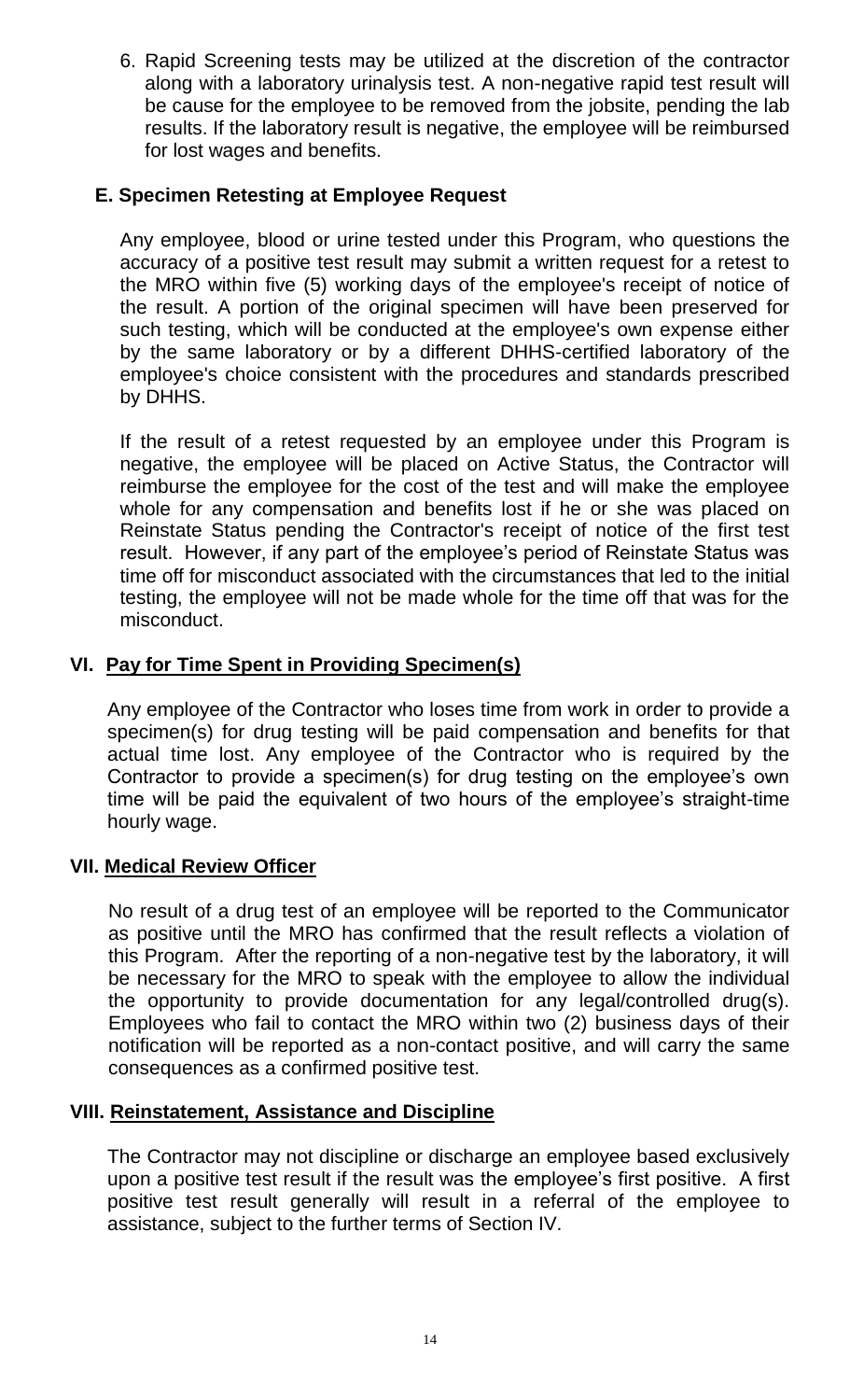## **IX. Appeal**

Employees disciplined or discharged under this Program may grieve the action taken under the Collective Bargaining Agreement between the Association or the Contractor and the Union.

#### **X. Confidentiality**

The Contractor, the clinic(s), the laboratory(ies), the MRO, the Third-Party Administrator, and the Union will treat as confidential all test-related information, subject to the terms of this Program. Such information includes, but is not limited to, the fact of testing; test results; information regarding referral for counseling, rehabilitation, other treatment, or aftercare; the result of any such referral for counseling, rehabilitation, other treatment, or aftercare; and the reason(s) for any disciplinary action taken under this Program.

#### **XI. Union and Third-Party Administrator Notification**

In the event any employee violates this Program, the Contractor will give the Union written notice of that violation and its result. Whether an employee is on Active Status or Reinstate Status (though not the reasons therefore) will be indicated in the database maintained by the Third-Party Administrator, to which the Association, the Contractor and the Union will have access.

#### **XII. Term and Substance Abuse Program Review Committee**

This Program may be modified from time to time by a majority vote of a Substance Abuse Program Review Committee, four (4) of whose eight (8) members will be appointed by the Wisconsin Pipe Trades and four (4) of whose eight (8) members will be appointed by the Contractors' Associations of Wisconsin. The Committee also shall consider, from time to time as appropriate, the performance of the Third-Party Administrator.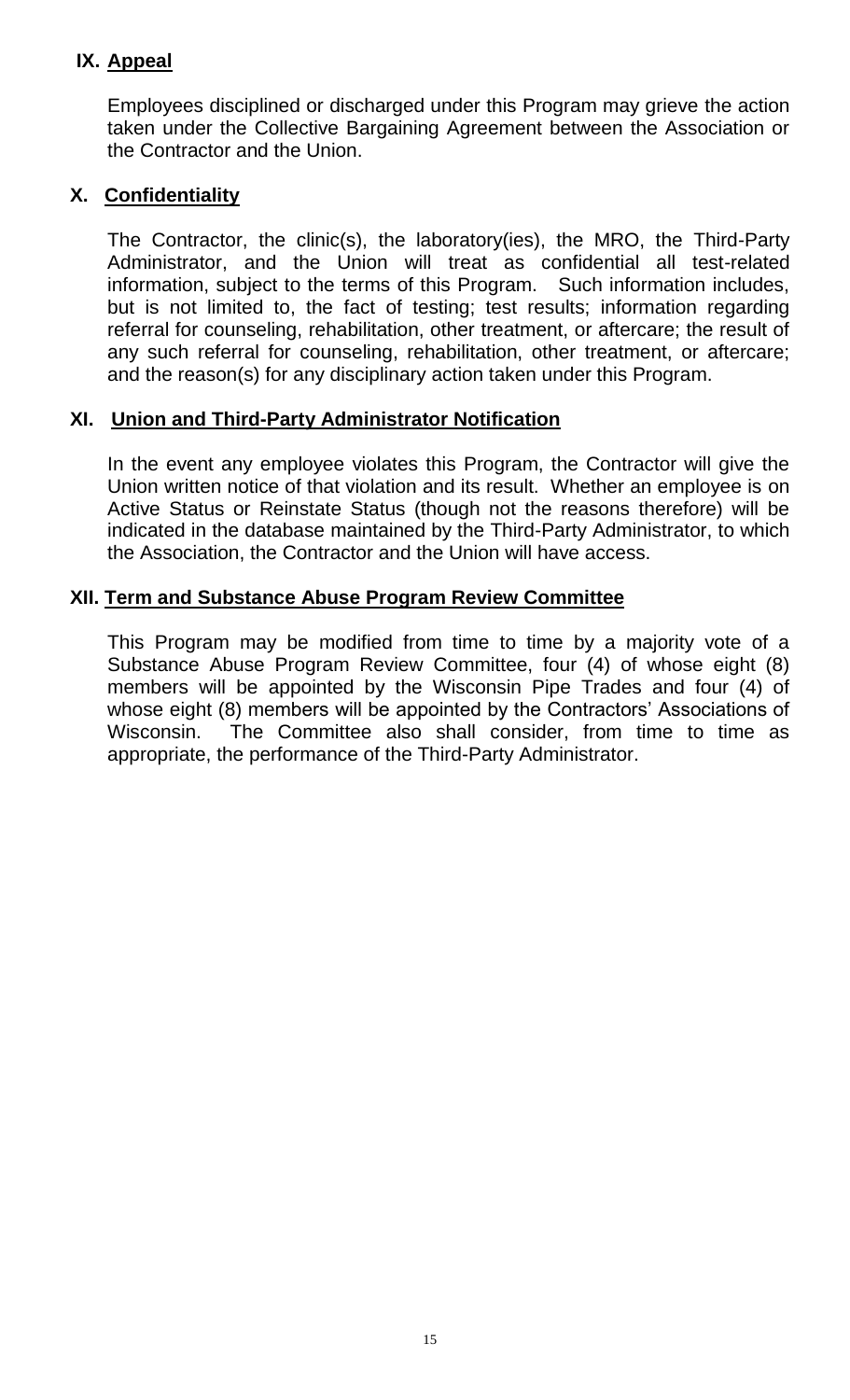#### **INSTRUCTIONS FOR USE OF THE REASONABLE SUSPICION CHECKLIST**

This reasonable suspicion checklist was designed to help make testing decisions. Its purpose is to assist the user in focusing on the symptoms of drug use. Some of the symptoms manifest themselves in persons who are under the influence of alcohol or another drug. Other symptoms manifest themselves over a long period of time of abuse. Both these types of symptoms are listed on the checklist for consideration.

#### **REASONABLE SUSPICION CHECKLIST**

| Time of Observation: From: ___________ AM or PM From: __________ AM or PM                                                                                                                                                                                                                                                                                                                                                                                                                               |                                                                                                                                                                                                                                                                                                                                                                                                                                                                                                            |  |
|---------------------------------------------------------------------------------------------------------------------------------------------------------------------------------------------------------------------------------------------------------------------------------------------------------------------------------------------------------------------------------------------------------------------------------------------------------------------------------------------------------|------------------------------------------------------------------------------------------------------------------------------------------------------------------------------------------------------------------------------------------------------------------------------------------------------------------------------------------------------------------------------------------------------------------------------------------------------------------------------------------------------------|--|
|                                                                                                                                                                                                                                                                                                                                                                                                                                                                                                         |                                                                                                                                                                                                                                                                                                                                                                                                                                                                                                            |  |
| Check all that apply:                                                                                                                                                                                                                                                                                                                                                                                                                                                                                   |                                                                                                                                                                                                                                                                                                                                                                                                                                                                                                            |  |
| <b>PHYSICAL SYMPTOMS</b>                                                                                                                                                                                                                                                                                                                                                                                                                                                                                |                                                                                                                                                                                                                                                                                                                                                                                                                                                                                                            |  |
| <b>Flushed or Pale Face</b><br><b>Dilated Pupils</b><br><b>Glassy Eyes</b><br><b>Bloodshot Eyes</b><br>Swaying, Wobbling, Stumbling,<br><b>Staggering or Falling</b><br><b>Dizziness</b><br><b>Excessive Sweating in Cool Areas</b><br><b>Smell of Liquor</b><br><b>Strange Chemical Odor on Breath</b><br><b>Drowsiness</b><br>Incoherent, Confused or Slurred Speech<br>Apparent Insensitivity of Pain<br><b>Reduced Reaction Time</b><br><b>Poor Coordination</b><br><b>Increased Breathing Rate</b> | <u> 1989 - Johann John Stone, mars et al. 1989 - John Stone, mars et al. 1989 - John Stone, mars et al. 1989 - Joh</u><br><u> 1989 - Johann John Stone, mars et al. 1989 - John Stone, mars et al. 1989 - John Stone, mars et al. 1989 - John Stone</u><br><u> 1989 - Johann John Stone, market fan it ferskearre fan it ferskearre fan it ferskearre fan it ferskearre fan </u><br><u> 1980 - Johann John Harry Harry Harry Harry Harry Harry Harry Harry Harry Harry Harry Harry Harry Harry Harry H</u> |  |
| <b>MOOD SYMPTOMS</b><br>Antagonistic<br><b>Restless</b><br><b>Overreacts to Minor Things</b><br>Insulting<br><b>Unusually Talkative</b><br><b>Excessively Withdrawn</b><br><b>Excessive Laughter or Hilarity</b><br><b>Baseless Panic</b><br>Withdrawn<br><b>Rapid Mood Swings</b><br><b>Irritable</b><br>Combative<br>Aggressive<br>Depressed<br><b>Exaggerated Sense of Self Importance</b>                                                                                                           |                                                                                                                                                                                                                                                                                                                                                                                                                                                                                                            |  |